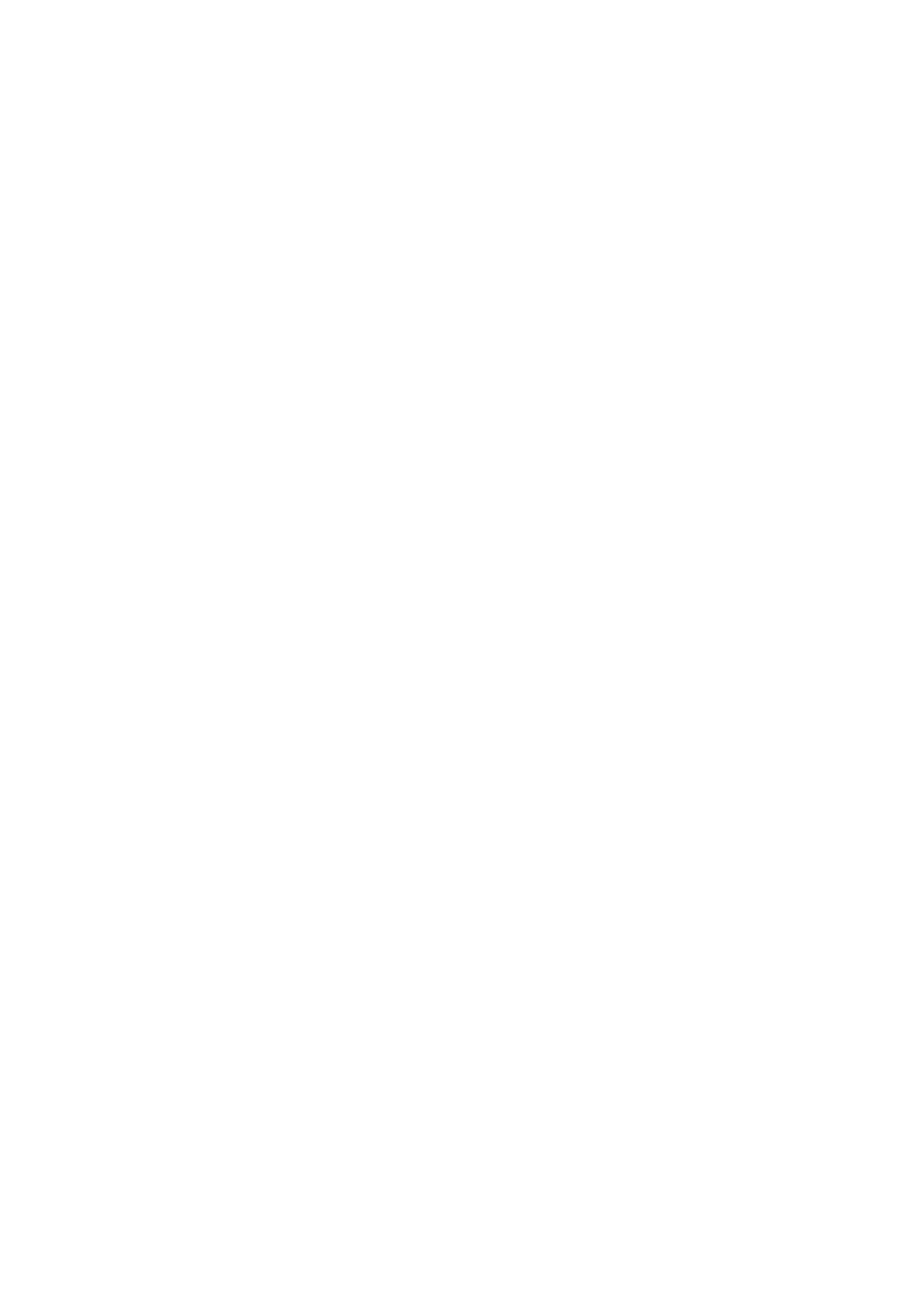

presented an external Compliance Committee to provide recommendations to the Board. Samsung updated its internal anti-corruption policy and provides tailor-made compliance training to employees and executives covering awareness and compliance risks. The external Compliance Committee is operating an independent whistle-blower channel and is reviewing the effectiveness of the compliance program. Sustainalytics will continue to monitor outstanding gaps and/or any recommendations provided by the external Compliance Committee.

## **CLIMATE IMPACT**

Our approach to a more sustainable future matters now more than ever. We use data from Science Based Targets Initiative (SBT) and the Transition Pathway Initiative (TPI) to assess the impact of climate risk in our portfolio.

To accelerate our contribution to change, we recently joined the Climate Action 100+ (CA100+). CA100+ is an active ownership network, led by shareholders, to improve the world's largest emitters' effort in addressing climate change. Our membership is aligned with our support of the Taskforce on Climate-related Financial Disclosure (TCFD), of which we became official supporter in June 2020.

The following tables summarize the current climate risk assessment of the portfolio.

| <b>Disclosure</b><br>Number/weight |                      |             | <b>Emission Exposure</b><br>tCO2e | <b>Relative Emission Exposure</b><br>tCO2e/mio USD revenue |                         |  |
|------------------------------------|----------------------|-------------|-----------------------------------|------------------------------------------------------------|-------------------------|--|
| Share of disclosing holdings       |                      | Scope 1 & 2 | Incl. Scope 3                     | <b>Relative Carbon</b><br>Footprint                        | <b>Carbon Intensity</b> |  |
| Portfolio                          | 79.3%/78.%           |             |                                   |                                                            |                         |  |
| <b>Benchmark</b>                   | 58.%/81.%            |             | $\overline{4}$                    |                                                            |                         |  |
| <b>Net Performance</b>             | 2<br>$p.p/-$ . $p.p$ | $\%$        | $\frac{0}{0}$                     | 8%                                                         | 7.%                     |  |

*Relative Carbon Footprint calculated as tCO2e/USD mill invested*

*Carbon Intensity calculated as tCO2e/USD mill revenue Based on a portfolio value of USD 1.000.000*

*The carbon metrics are based on the TCFD recommended calculation methods*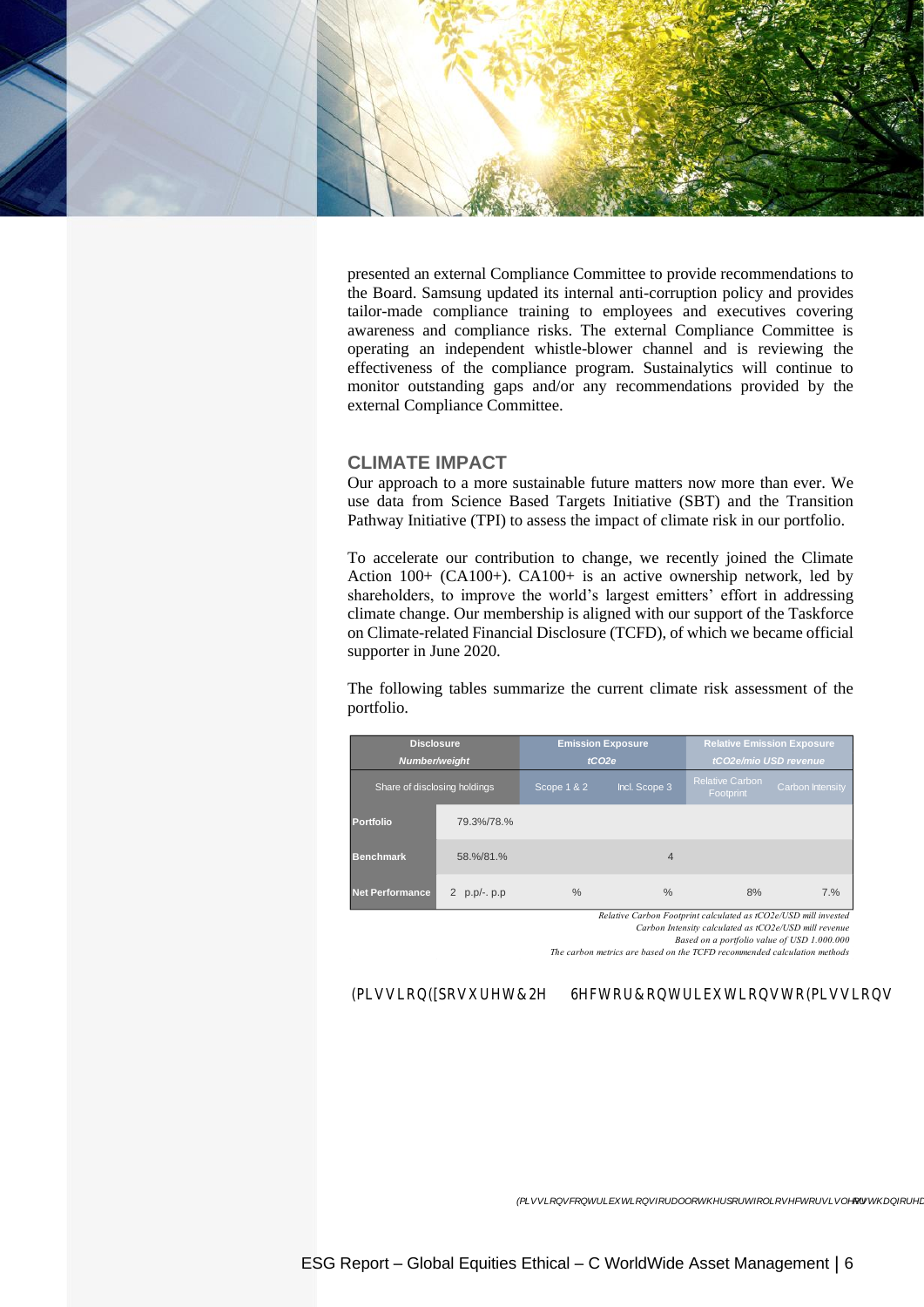



## Climate Targets Assesment (% portfolio weight)

Currently 57% of the portfolio's value is aligned with international climate goals. This includes ambitious targets set by the companies as well as committed and approved Science Based Targets (SBT).

# **QUARTERLY VOTING STATUS**

The first quarter of the year lightly kicks off the proxy season. Below are a few highlights of the votes we cast.

#### **Visa**

We supported the shareholder proposal for the right to act on written consent given this would enhance shareholder rights.

## **Samsung Electronics**

We voted against management on election of the proposed outside directors. We find that the inaction towards removing convicted directors is not in line with proper governance oversight.

#### **Ping An Insurance**

As in previous years, we voted against management on issuance of equity or equity-linked securities. The need for flexibility must be balanced with providing reasonable protection for shareholder interests. As such, the aggregate share issuance limit (inclusive of share reissuance limit, if any) should be no more than 10% of the relevant class of shares and the discount limit should not exceed 10%.

Please see highlighted voting below. A full list of all votes cast during the quarter is available upon request.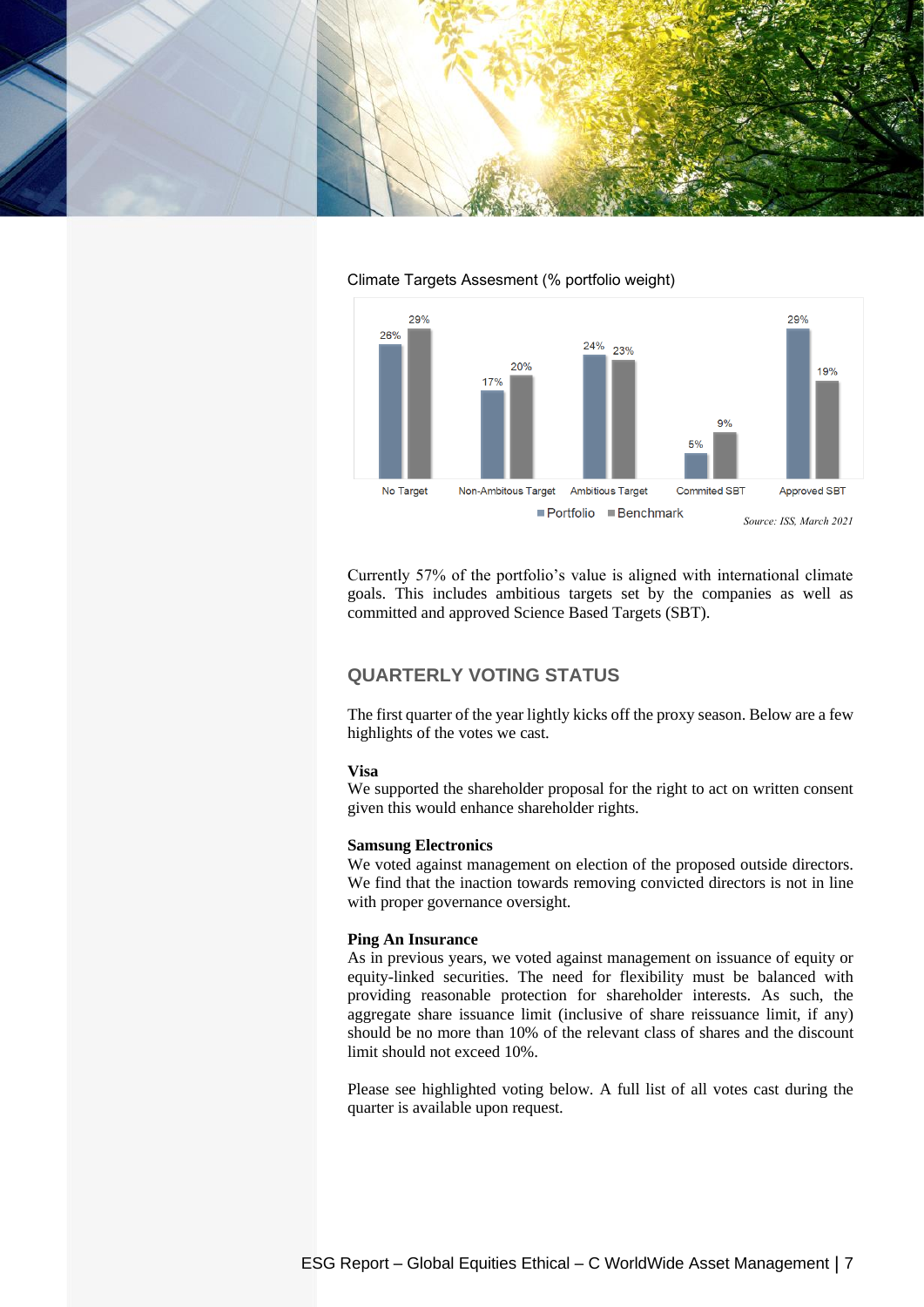

| Company                                             | Date      | Type   | Proponent*   | Proposal Votable | number proposal | Proposal text                                                                                           | Management | Voting policy<br>recommendation recommendation | Vote instruction | Vote against<br>management |
|-----------------------------------------------------|-----------|--------|--------------|------------------|-----------------|---------------------------------------------------------------------------------------------------------|------------|------------------------------------------------|------------------|----------------------------|
| Visa Inc.                                           | 1/26/2021 | Annual | Share Holder | 6                | Yes             | Provide Right to Act by Written Consent                                                                 | Against    | For                                            | For              | Yes                        |
| Samsung Electronics Co., Ltd.                       | 3/17/2021 | Annual | Management   | 3                | Yes             | Elect Kim Sun-uk as Outside Director to Serve as an Audit Committee Member                              | For        | Against                                        | Against          | Yes                        |
| Samsung Electronics Co., Ltd.                       | 3/17/2021 | Annual | Management   | 2.1.1            | Yes             | Elect Park Byung-gook as Outside Director                                                               | For        | Against                                        | Against          | Yes                        |
| Samsung Electronics Co., Ltd.                       | 3/17/2021 | Annual | Management   | 2.1.2            | Yes             | Elect Kim Jeong as Outside Director                                                                     | For        | Against                                        | Against          | Yes                        |
| Novo Nordisk A/S                                    | 3/25/2021 | Annual | Management   | 8.6a             | Yes             | Allow Shareholder Meetings to be Held Partially or Fully by Electronic Means                            | For        | Against                                        | Against          | Yes                        |
| Ping An Insurance (Group)<br>Company of China, Ltd. | 3/25/2021 | Annual | Management   | 11               | Yes             | Approve Issuance of Equity or Equity-Linked Securities without Preemptive<br><b>Rights for H Shares</b> | For        | Against                                        | Against          | Yes                        |
|                                                     |           |        |              |                  |                 |                                                                                                         |            |                                                |                  |                            |